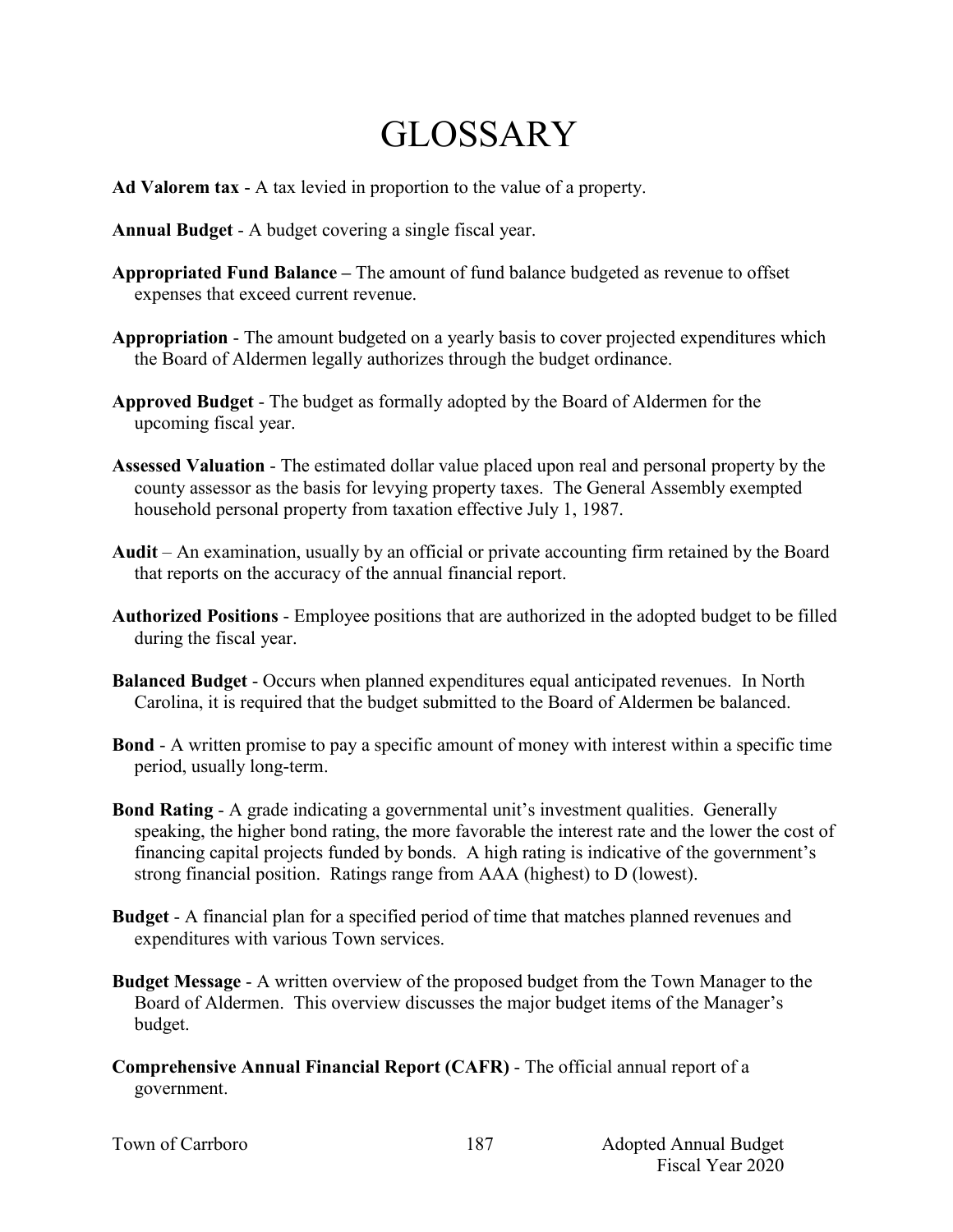- **Capital Improvements Plan (CIP)** A long term plan of proposed capital improvement projects including estimated project costs and funding sources the Town expects to undertake within a five year period. The plan is updated annually to reassess capital needs.
- **Capital Outlay** An expenditure that results in the acquisition of, or addition to, a fixed asset.
- **Capital Project Fund** A fund used to account for the acquisition or construction of major capital facilities and equipment.
- **Consumer Price Index (CPI)** A statistical description of price levels provided by the U.S. Department of Labor. The index is used as a measure of the increase in the cost of living (economic inflation).
- **Contingency**  Appropriation intended for unanticipated expenditures. The Board of Aldermen controls transfer of these funds into an expendable account.
- **Debt Service** Principal, interest and administrative costs associated with the repayment of longterm debt.
- **Department**  A major administrative division of the Town that has overall management responsibility for an operation within a functional area.
- **Encumbrances**  An approved financial commitment for services, contracts, or goods which have not been delivered or performed.
- **Enterprise Fund** A grouping of activities whose expenditures are wholly or partially offset by revenues collected from consumers in the form of fees and charges.
- **Expenditures** The total cost of a program or capital project.
- **Fiscal Year (FY)** A 12 month period (July 1 through June 30) in which the annual operating budget applies and at the end of which an assessment is made of the Town's financial condition and performance of operations.
- **Fixed Asset** A capital item that has an acquisition cost of \$5,000 or more, is tangible, and has an expected minimum life of 1 year.
- **Fund** An accounting entity created to record the financial activity for a selected financial group.
- **Fund Balance** Funds accumulated through the under expenditure of appropriation and/or receiving revenues greater than anticipated and included in the budget.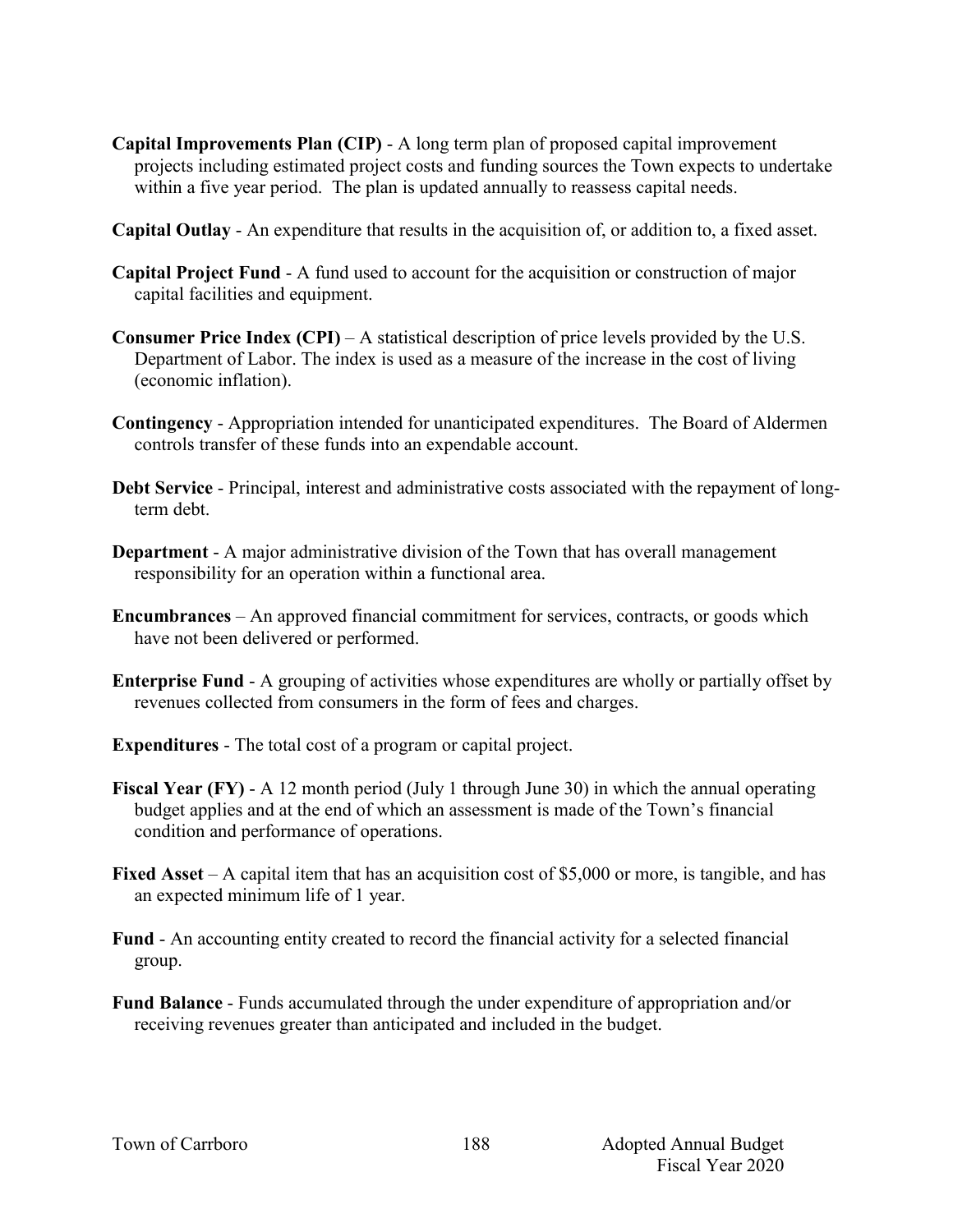- **General Fund** A fund which provides for the accounting for most of the basic government services, such as police, fire, sanitation, inspections, law enforcement, recreation, and other general services.
- **General Obligation Bonds** Bonds issued by a government which are backed by the full faith and credit of its taxing authority.
- **Geographic Information System (GIS) -** An organized collection of computer hardware, software, geographic data, and personnel designed to efficiently capture, store, update, manipulate, analyze, and display all forms of geographically referenced information.
- **Goal** A board statement of desired conditions to be maintained or achieved through the efforts of an organization.
- **Governmental Funds –** consists of the General Fund, Special Revenue Fund and Capital Project Fund.
- **Interest and Penalties Receivable on Taxes** Uncollected interest and penalties on property taxes.
- **Lease Purchase** A method of purchasing equipment in which payments are spread over a period of time.
- **Levy**  The amount of tax, service charge, and assessment imposed by the government.
- **Line Item** A budgetary account representing a specific object of expenditure.
- **Local Government Commission (LGC)**  The Local Government Commission, which is chaired by the State Treasurer, is an oversight body that ensures municipalities and other governmental units fulfill their statutory obligations with regard to State and local government finance.
- **LTD**  Life to Date
- **Major Fund Reporting –** General Government Accounting Principles require governmental fund data be presented separately for each individual major governmental fund. General Fund is always considered a major fund. The Non-major Funds include the Revolving Loan, Capital Projects, Grant, Capital Reserve, Payment in Lieu Reserve, and Affordable Housing Funds.

At a minimum, governmental funds other than the general fund must be reported as major funds if they meet both of the following criteria:

 $\bullet$  10% criterion. An individual governmental fund reports at least 10% of any of the following: a) total governmental fund assets, b) total governmental fund liabilities, c) total governmental fund revenues, or d) total governmental fund expenditures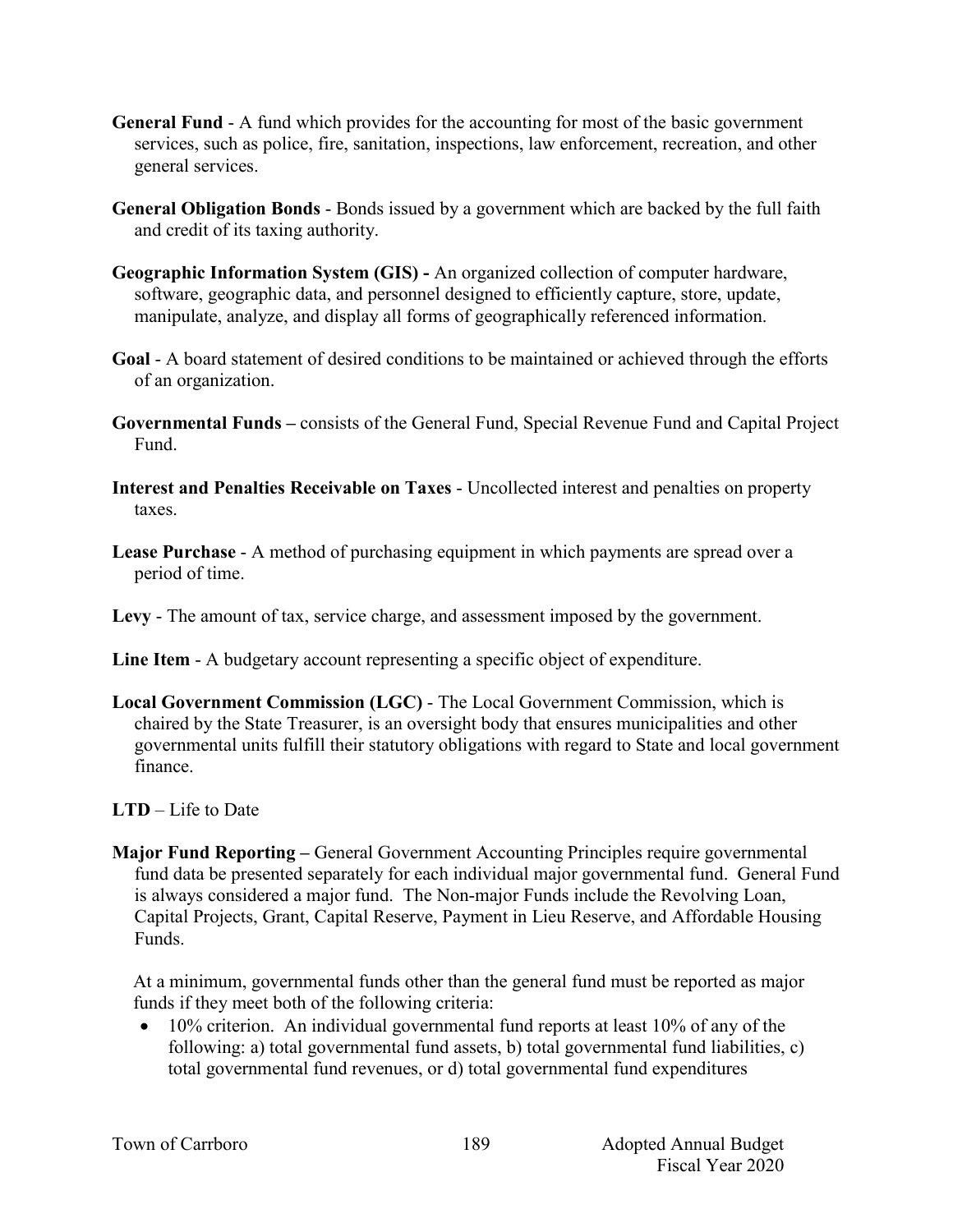- 5% criterion. An individual governmental fund reports at least 5% of the aggregated total for both governmental funds and enterprise funds of any one of the items for which it met the 10% criterion.
- **Modified Accrual** The basis of accounting for the Town. Under this system, expenditures are recognized when encumbered.
- **Midpoint of Salary** a rate that is half way between the minimum rate and maximum rate of a budgeted position.
- **National Fire Protection Association (NFPA)**  An international nonprofit NFPA is to reduce the worldwide burden of fire and other hazards on the quality of life by providing and advocating consensus on codes and standards, research, training, and education.
- **Non-major Fund –** see definition for Major Fund Reporting.
- **Objective** A specific statement of what is to be accomplished or achieved for a particular program during the fiscal year.
- **Operating Budget** The Town's financial plan which outlines proposed expenditures for the upcoming fiscal year and estimates revenues which will be used to finance them.
- **Operating Expenses** Those expenditures of a recurring nature, covering services and supplies necessary to operate individual departmental activities.
- **Orange Water and Sewer Authority (OWASA)** OWASA is the public, nonprofit water and sewer utility serving the Carrboro-Chapel Hill community. OWASA's nine-member Board of Directors is appointed by the Carrboro Board of Aldermen, the Chapel Hill Town Council, and the Orange County Board of Commissioners.
- **Ordinance** A formal legislative enactment by the Board of Aldermen which as the full force and effect of law within the boundaries of the Town.
- **Occupational Safety and Health Act (OSHA)** Regulations passed by the US Department of Occupational Safety and Health Administration to assure safe and healthful working conditions for working men and women by authorizing enforcement of the standards developed under the Act.
- **Personal Property** Movable property classified within two categories; tangible and intangible. "Tangible" or touchable property includes items of visible and movable property not permanently affixed to real property. "Intangible" or non-touchable property includes stocks, bonds, notes, cash, bank deposits, accounts receivable, patents, trademarks, copyrights, and similar assets.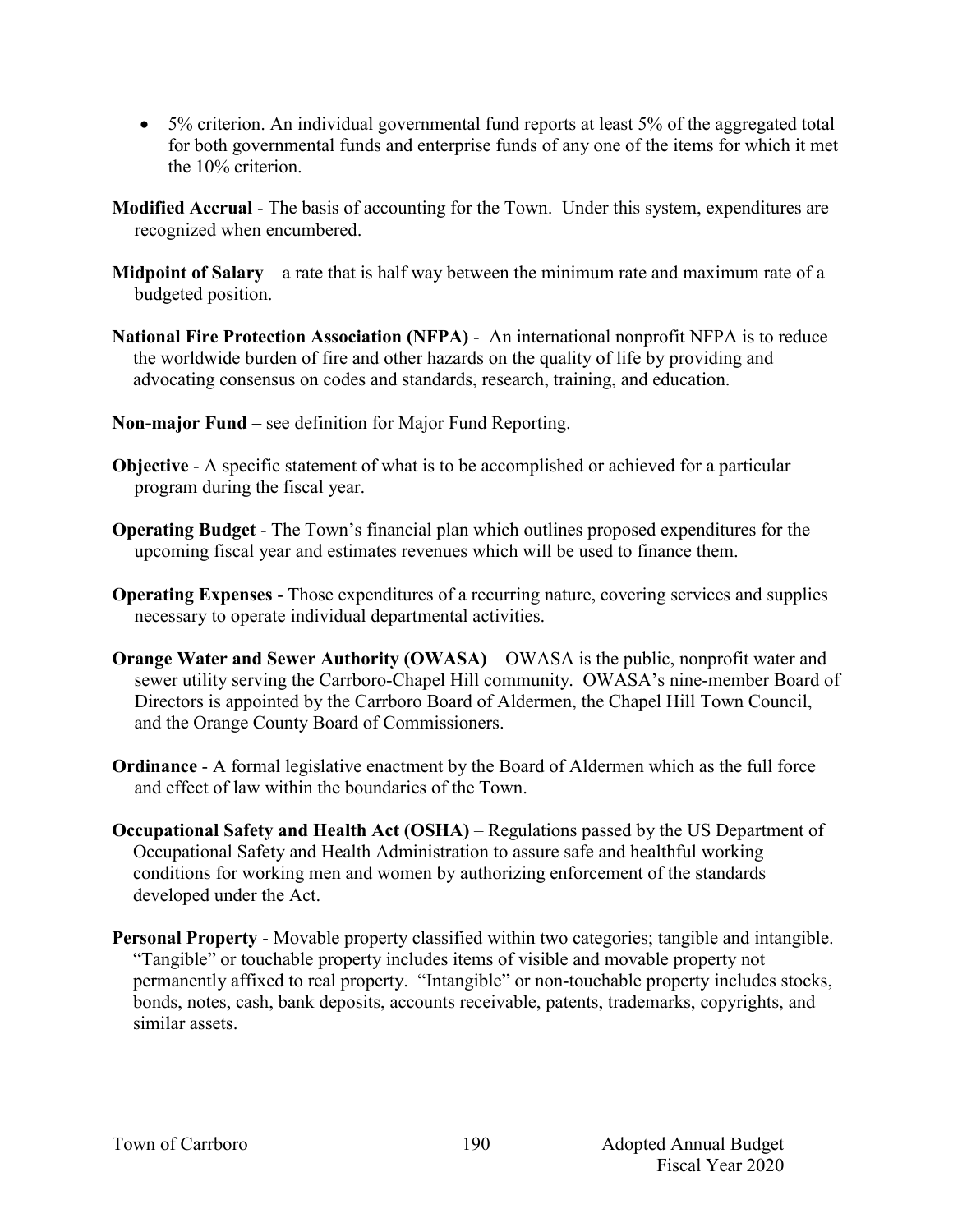- **Personnel Services** Salaries and wages paid to employees for full-time, part-time, and temporary work, including overtime and similar compensation. Also included in this account group are fringe benefits paid for employees.
- **Program** A well-defined portion of the operating plan for which a distinct set of goals and objective may be developed.
- **Property Tax** Tax paid by those owning property in the Town.
- **Property Tax Rate** The rate at which real property in the Town is taxed in order to produce revenues sufficient to conduct necessary governmental activities.
- **Proprietary Funds –** consists of the Stormwater Utility Fund.
- **Real Property** Land, buildings, and items permanently affixed to land or buildings.
- **Real Property Value** The value of land and buildings which are taxable.
- **Reclassification** A change in the classification and corresponding job title of an existing position which results from a major change in assigned responsibilities.
- **Reserve** An account designed for a portion of the fund balance which is to be used for a specific purpose.
- **Revaluation**  The process of revaluing a jurisdiction's real property in order to adjust the tax value to the market value; by North Carolina law, a revaluation must be conducted at a minimum of every eight years. Orange County revalues property every four years. Property was revalued as of January 1, 2017.
- **Revenue**  All funds that the Town government receives as income, including items such as tax payments, fees for specific services, receipts from other governments, fines, forfeitures, shared revenues, and interest income.
- **Revenue-neutral Tax Rate -** The revenue-neutral tax rate, as defined by G.S. 159-11(e), is the rate that is estimated to produce revenue for the next fiscal year if no reappraisal had occurred. The rate is then adjusted by a growth factor equal to the average annual percentage increase in the tax base due to improvements since the last general reappraisal. State law requires that units of local government, including public authorities, publish a revenue-neutral tax rate in the budget immediately following the completion of the general reappraisal of real property. The purpose of the revenue-neutral tax rate is to provide residents with comparative information.
- **Sales Tax** Tax paid by retail consumers in the Town.
- **Service Level** The amount of service provided during the fiscal year as indicated by one or more performance indicators.